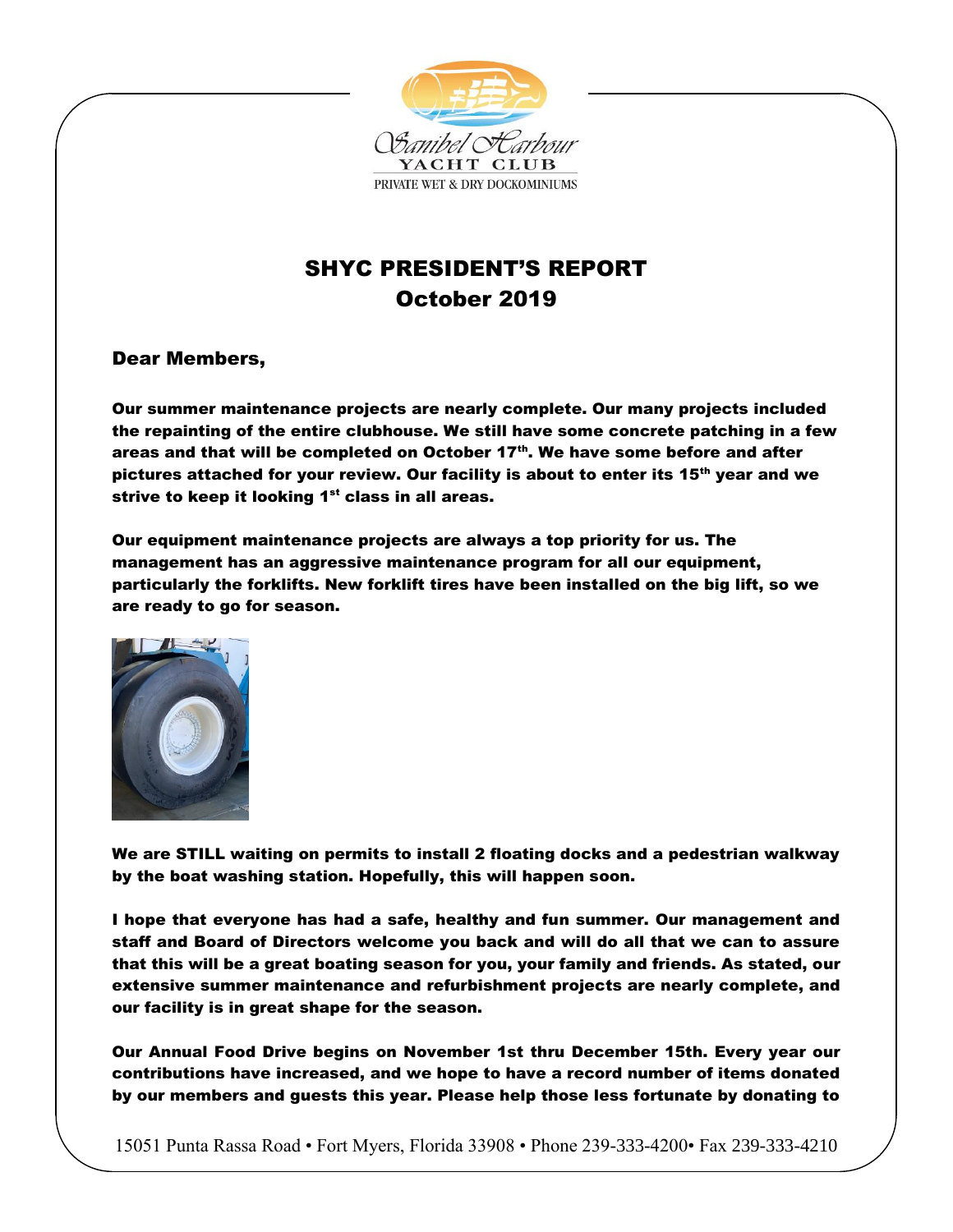

the drive. There will be a donation box by the valet station for your donation of canned foods and non-perishables for needy families and/or personal health supplies for the homeless.

Finally, we would like to wish Carol Caraotta a speedy recovery from her recent knee replacement surgery. Carol is a lovely person with a wonderful personality who is an outstanding comptroller who recently celebrated her 10<sup>th</sup> anniversary at SHYC. She returned on a part time basis less than two weeks after her surgery and will return full time very shortly.

## October Financial Report

The fiscal performance of our club continues to perform at a very sound level. Strong and capable management leads to financial success and protects your investment.

| <b>Cash on Hand</b><br><b>Reserves</b> | \$171,212<br>\$403,378 |
|----------------------------------------|------------------------|
|                                        |                        |
| <b>Accounts Payable</b>                | \$45,372               |

### Employee of the Month

Our SHYC Employee for the month of August was Darius Allison. Darius does a great job in his multiple duties as valet. Employee for the month of September was Kyle Wrenn. Kyle is a long-term employee who performs a multitude of jobs. He always performs at a 100% level. Congratulations to both fine young men.

#### New Menu

Our food service division will be introducing our new 2019 within the next few weeks. The new menu is more diverse with new selections in all categories as well as the return of many of your favorites. We will also continue with daily lunch and dinner specials as well as our daily happy hour specials.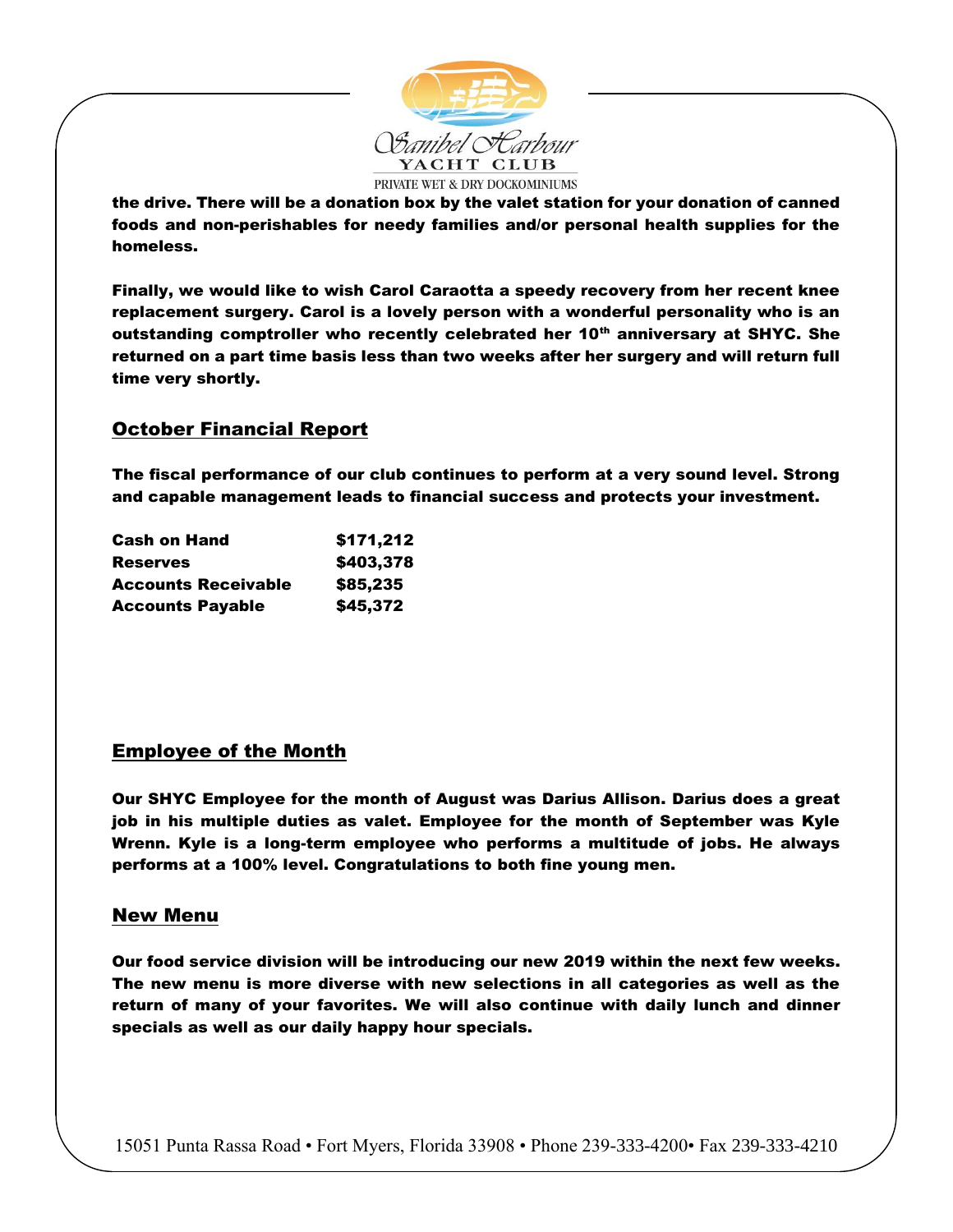

# Book Your Christmas and Holiday Parties

Christmas and the holiday season are always fun at SHYC. Our beautifully decorated club and festive atmosphere is a great place for your private party. Our  $4<sup>th</sup>$  floor can accommodate parties of up to 30 persons and offers amenities not found in local restaurants such as valet parking, beautiful water views and a no tipping policy to save you money. We have customized menus for everyone's budget. We are already booking some events so please contact General Manager Chad Edmonds by phone or email [chad@shycfl.com](mailto:chad@shycfl.com) who will assist in planning the perfect party for you.

#### **Halloween Party**

Our popular annual Halloween Party will be held on Thursday October 31st from 6 to 9 pm please save the date!

I have had the pleasure of serving as President of the Board of Directors for the last 9 years. We have a knowledgeable, hard-working and effective Board of Directors. I want to thank Board VP Rich Levine, Board Secretary Nick Amelio and Directors Jo Googin and Dr. Gary Aspinwall for their tireless efforts in keeping SHYC a 5 Star facility. The goal of the Board of Directors and me is to ensure that you receive a 5 Star Experience every time you visit Sanibel Harbour Yacht Club. If your experience in any facet of our club fails to meet your expectations or if it is exceptional, please let me know about it. I am always available to help members in any way possible. Thank you for your continued support and encouragement.

*Sincerely,* 

*Peter Mazzagatti, President Sanibel Harbour Yacht Club*

*239-470-9577* pmazzagatti@comcast.net

Before & after pictures of painting project

15051 Punta Rassa Road • Fort Myers, Florida 33908 • Phone 239-333-4200• Fax 239-333-4210